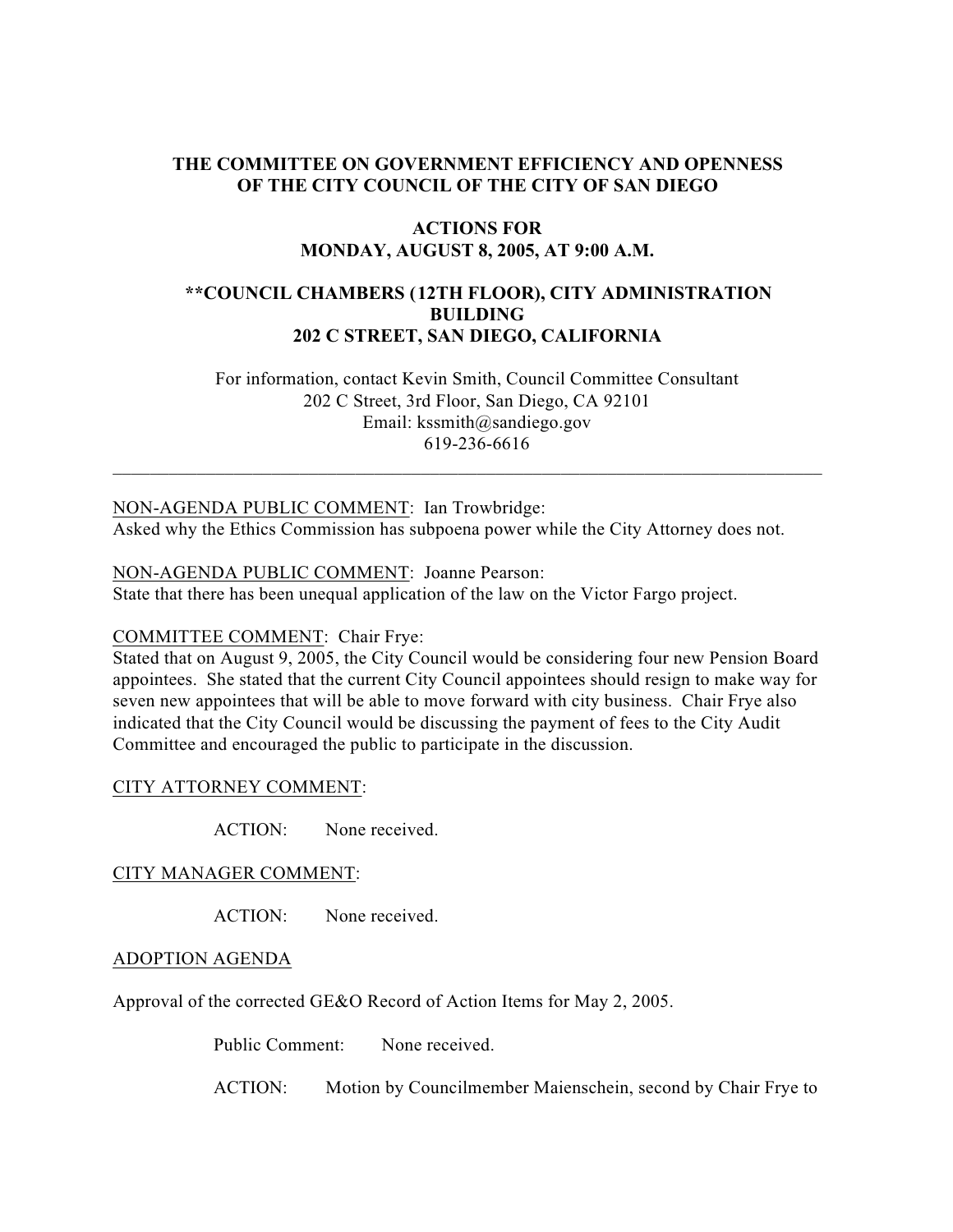# **ACTIONS Committee on Government Efficiency and Openness August 8, 2005 - 2 -**

approve the corrected Record of Action Items for May 2, 2005.

 $\mathcal{L}_\text{max}$ 

VOTE: 2-0; Frye-yea, Atkins-not present, Maienschein-yea

Approval of the GE&O Record of Action Items for June 27, 2005.

Public Comment: None received.

 ACTION: Motion by Councilmember Maienschein, second by Chair Frye to approve the Record of Action Items for June 27, 2005.

VOTE: 2-0; Frye-yea, Atkins-not present, Maienschein-yea

ITEM-1: Status report from the City Clerk on RECORDS RETENTION MANAGEMENT.

(See City Clerk Report No. CC-05-07 dated July 20, 2005)

Public Comment received by: Ian Trowbridge:

Stated that the two-year retention period for elected official calendars is inadequate and that it should be at least four years. The City should implement information technology in order to increase efficiency in the City Clerk's office. He also stated that political action committees should have to file campaign statements electronically.

Public Comment received by: Scott Andrews:

Stated that records retention is an important issue and that the City should implement new technology to protect records and make the process more efficient. He also stated that the two-year minimum requirement for elected official calendars retention is inadequate and that the retention period should be the official's term plus five years.

ACTION: The Committee provided the following direction:

- 1. Directed the City Manager to coordinate with the City Clerk to work with any unresponsive departments on current records retention procedures;
- 2. Directed the City Manager to immediately remedy any unsafe conditions in the city's records retention areas that may be out of compliance with building safety codes;
- 3. Directed the City Attorney to bring back a report to GE&O regarding retaining elected official calendars longer than the current two-year minimum requirement;